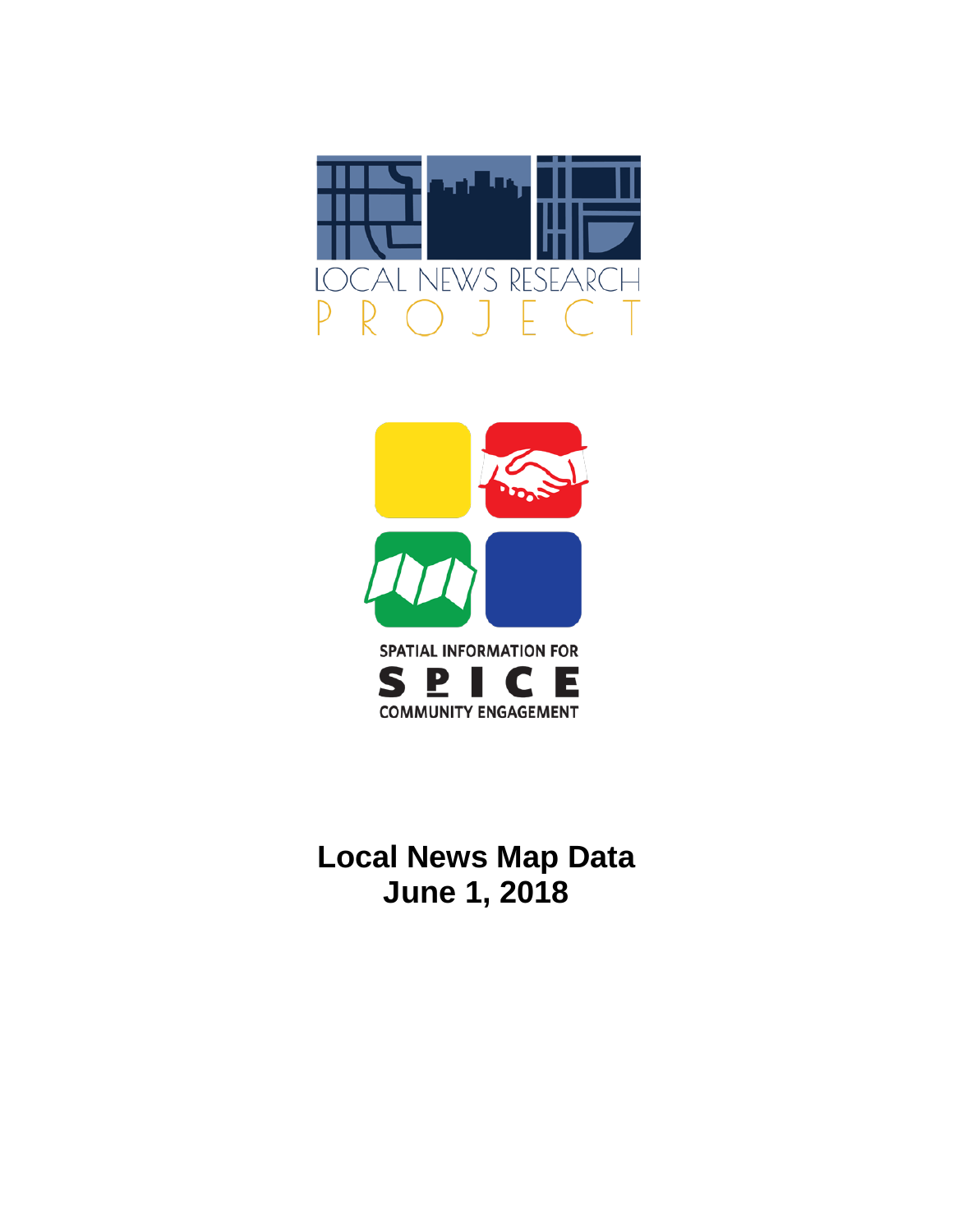### ABOUT THIS PROJECT

The Local News Map is a crowd-sourced resource that tracks what is happening to local newspapers, broadcast outlets and online news sites in communities across Canada. It displays data going back to 2008, which marked the beginning of a deep recession and a turning point for many previously profitable local news organizations. This report, which is produced every two months and archived [here,](http://localnewsresearchproject.ca/category/local-news-map-data) summarizes the latest data available on the map.

This project is the result of a collaboration between Professor [April Lindgren,](http://rsj.journalism.ryerson.ca/team/april-lindgren/) lead investigator for the [Local News Research Project](http://localnewsresearchproject.ca/) at Ryerson University's School of Journalism and Associate Professor [Jon Corbett,](http://joncorbett.com/JonCorbett/Home.html) who leads the University of British Columbia's [SpICE](http://spice.geolive.ca/)  [Lab](http://spice.geolive.ca/) (Spatial Information for Community Mapping). It was created with financial support from [Canadian Geospatial and Open Data Research Partnership;](http://geothink.ca/) Canadian Media Guild/CWA Canada; Canadian Journalists for Free Expression; a Mitacs Accelerate grant; Unifor; and Ryerson University.

Credits/citations: The Local News Map is a joint project of the Local News Research Project at Ryerson University's School of Journalism and the University of British Columbia's SpICE Lab (Spatial Information for Community Mapping).

Lindgren, April and Corbett, Jon. *Local News Map Data.*  <http://localnewsresearchproject.ca/category/local-news-map-data>

Visit the map:<https://localnewsmap.geolive.ca/>

Contact us: **[localnewspoverty@gmail.com](mailto:localnewspoverty@gmail.com)** 

### **Contents**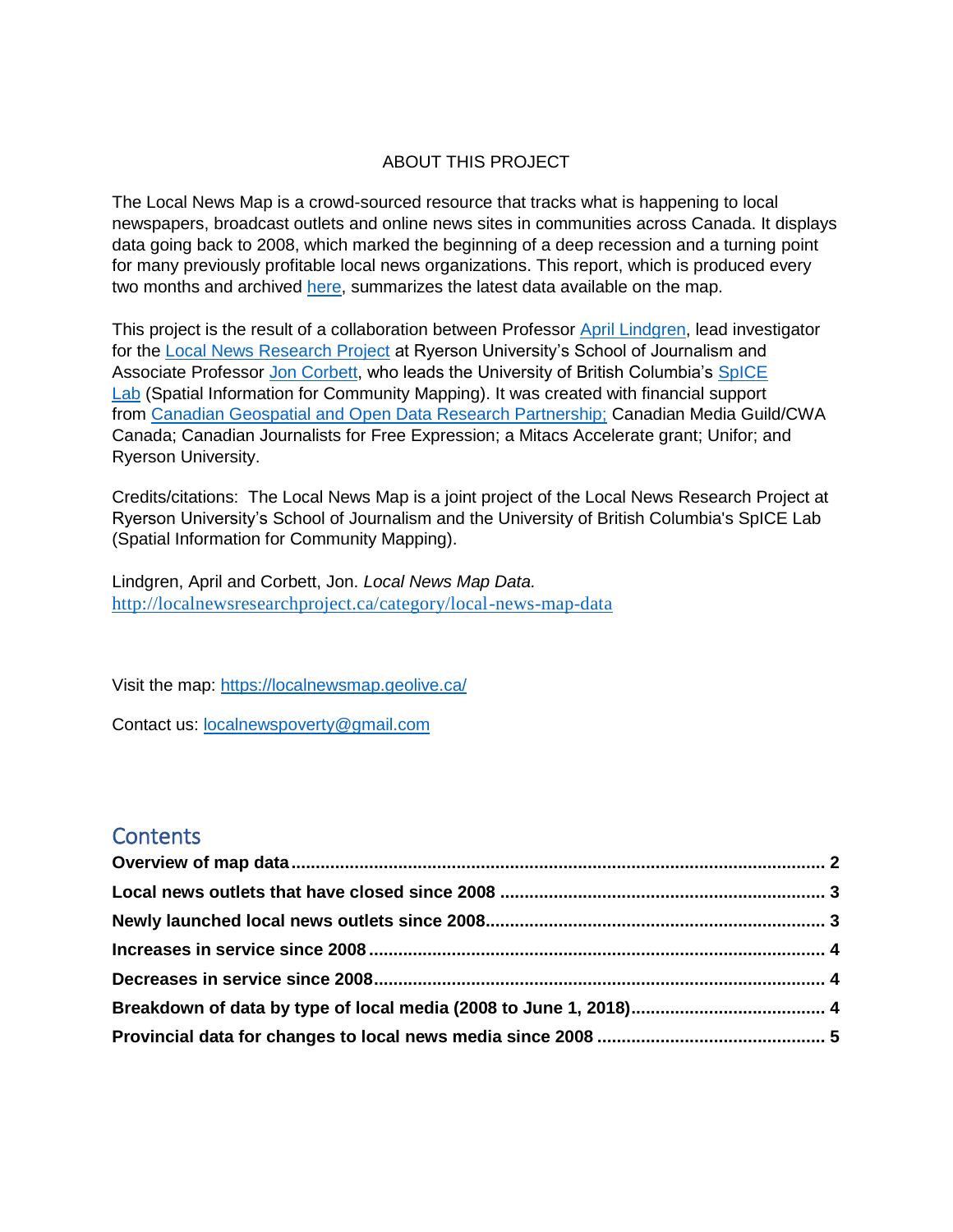# <span id="page-2-0"></span>Overview of map data

The map displayed a total of 431 markers representing changes to local news outlets of all types between 2008 and June 1, 2018.

| Breakdown of all markers by   |     |  |  |  |
|-------------------------------|-----|--|--|--|
| type of change that occurred: |     |  |  |  |
| closed                        | 207 |  |  |  |
| closed due to                 | 41  |  |  |  |
| merger                        |     |  |  |  |
| daily (free) becomes          | 1   |  |  |  |
| a community paper             |     |  |  |  |
| daily becomes a               | 5   |  |  |  |
| community paper               |     |  |  |  |
| decrease in service           | 61  |  |  |  |
| increase in service           | 19  |  |  |  |
| <b>New</b>                    | 64  |  |  |  |
| New outlet produced           | 15  |  |  |  |
| by merger                     |     |  |  |  |
| Shifted to online             | 18  |  |  |  |



| Breakdown of all markers |     |  |  |  |
|--------------------------|-----|--|--|--|
| by type of media:        |     |  |  |  |
| community paper          | 257 |  |  |  |
| daily paper - free       | 27  |  |  |  |
| daily paper - paid       | 29  |  |  |  |
| online                   | 49  |  |  |  |
| radio - private          | 4   |  |  |  |
| radio - public           | 11  |  |  |  |
| TV - private             | 29  |  |  |  |
| TV - public              | 25  |  |  |  |

Breakdown of all markers by ownership:

| Independent owners | 78  |
|--------------------|-----|
| <b>Black Press</b> | 36  |
| Transcontinental   | 35  |
| Postmedia          | 32  |
| Sun Media          | 30  |
| Metroland          | 28  |
| CBC/Radio-Canada   | 27  |
| Glacier Media      | 17  |
| Torstar            | 15  |
| Quebecor           | 14  |
| <b>Bell Media</b>  | 13  |
| Other              | 106 |

Note: only owners with more than 10 markers are listed in the table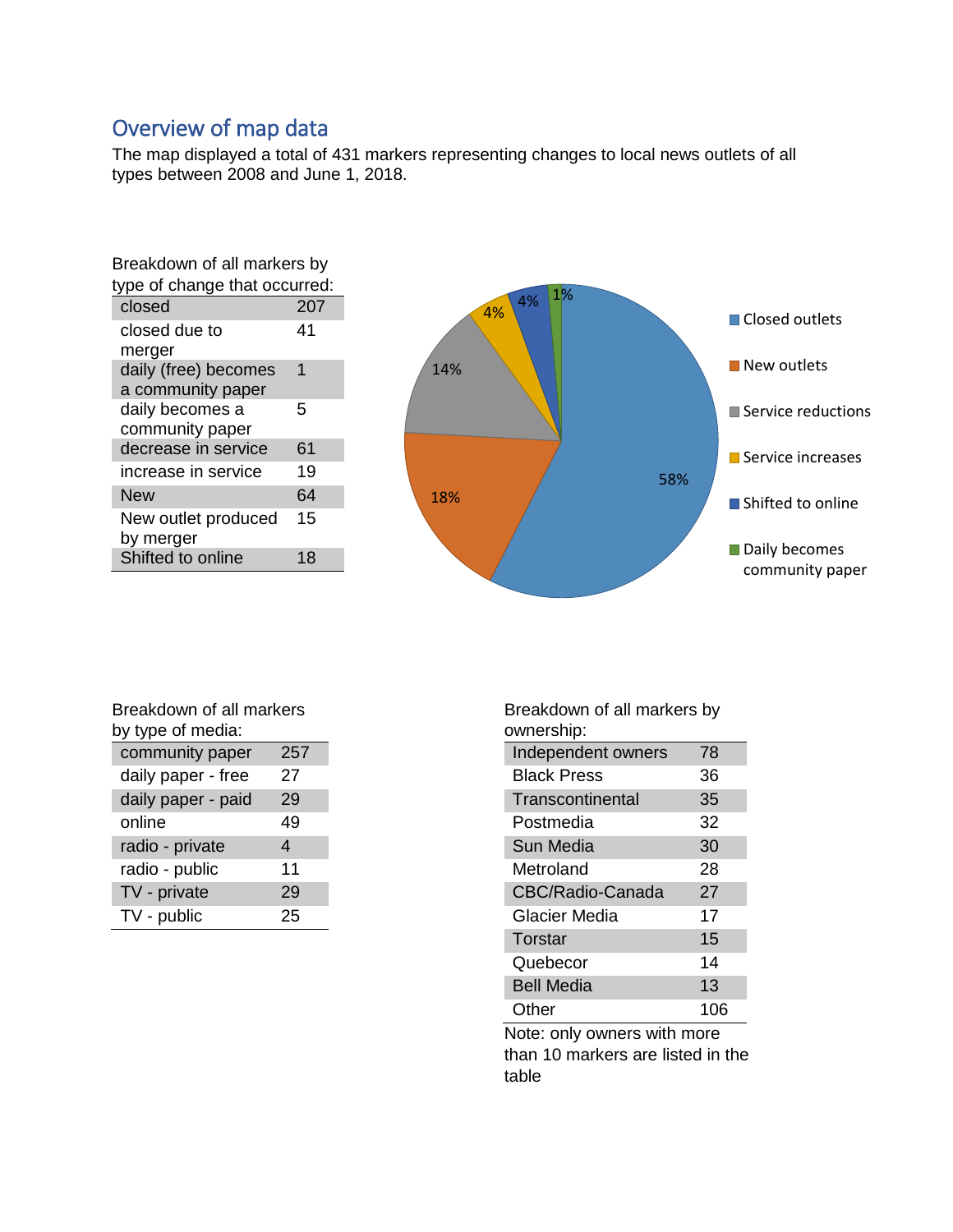# <span id="page-3-0"></span>Local news outlets that have closed since 2008

Total number of closings: 248 (207 direct closings + 41 closings due to mergers) Number of communities where a local news outlet has closed: 176

| Breakdown of closings by<br>type of media: |  |  |  |  |  |
|--------------------------------------------|--|--|--|--|--|
| 180                                        |  |  |  |  |  |
| 23                                         |  |  |  |  |  |
| 11                                         |  |  |  |  |  |
| 13                                         |  |  |  |  |  |
| 1                                          |  |  |  |  |  |
| 6                                          |  |  |  |  |  |
| 13                                         |  |  |  |  |  |
| 1                                          |  |  |  |  |  |
|                                            |  |  |  |  |  |

| Breakdown of closings by ownership: |    |  |
|-------------------------------------|----|--|
| Transcontinental                    | 30 |  |
| Independent                         | 28 |  |
| <b>Black Press</b>                  | 27 |  |
| Postmedia                           | 25 |  |
| Sun Media                           | 25 |  |
| Glacier Media                       | 16 |  |
| Metroland                           | 15 |  |
| Torstar                             | 14 |  |
| Other                               |    |  |
|                                     |    |  |

Note: only owners with more than 10 markers are named in the table

## <span id="page-3-1"></span>Newly launched local news outlets since 2008

Total number of markers representing new outlets: 79 (64 new outlets + 15 new outlets produced by mergers)

Number of communities where a new local news outlet has been launched: 64

| Breakdown of new outlets<br>by media type: |    |
|--------------------------------------------|----|
| community paper                            | 38 |
| daily paper - free                         | 1  |
| Online                                     | 34 |
| radio - private                            | 2  |
| radio - public                             | 3  |
| $TV$ – public                              | 1  |

| Breakdown of new outlets by<br>ownership: |    |
|-------------------------------------------|----|
| Independent                               | 39 |
| Metroland                                 | 7  |
| <b>Village Media</b>                      | 5  |
| <b>Black Press</b>                        | 4  |
| <b>Your Community</b>                     | 4  |
| Voice                                     |    |
| CBC/Radio-Canada                          | З  |
| Transcontinental                          | 2  |
| Other                                     | 15 |

Note: only owners with more than 1 marker are named in the table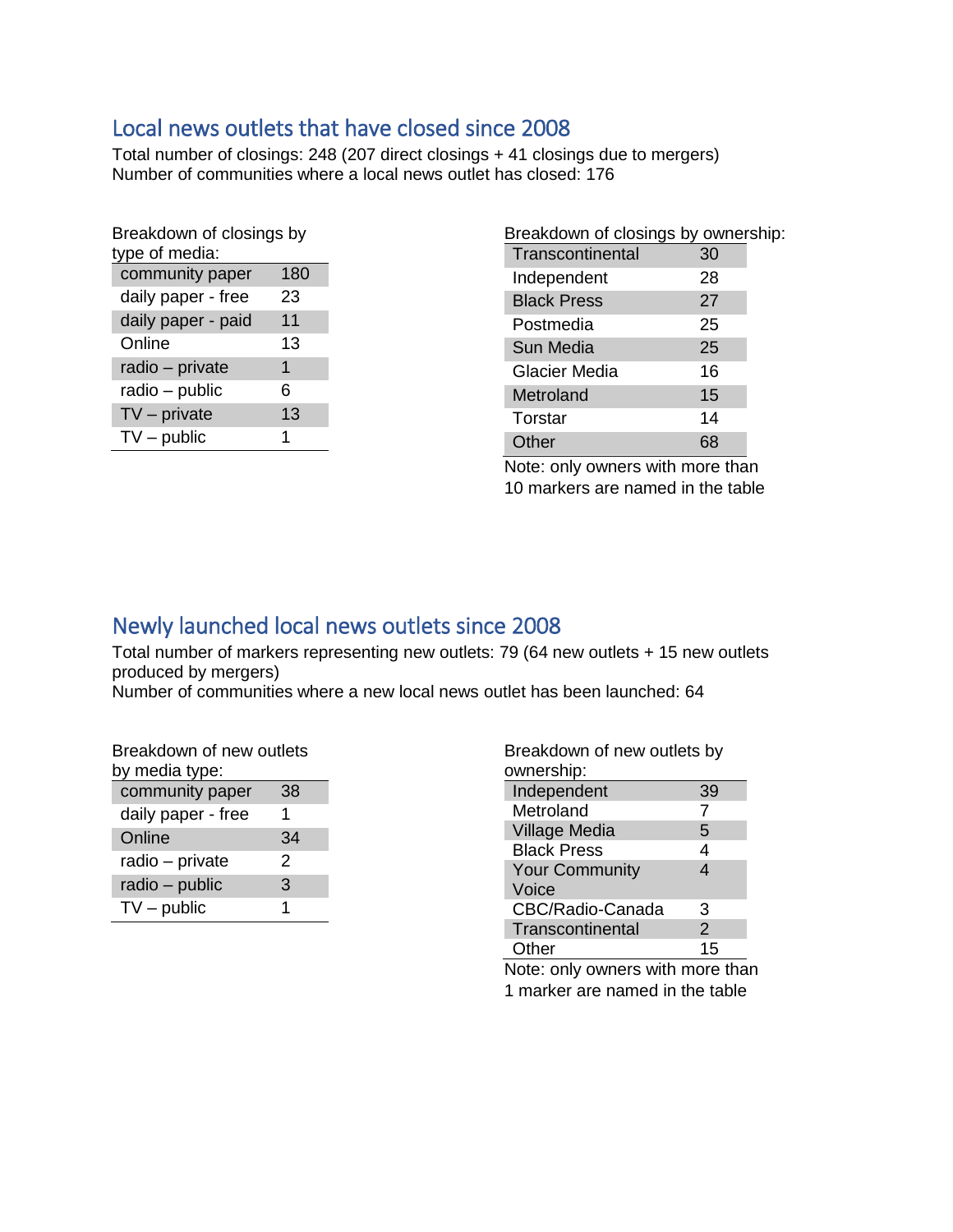# <span id="page-4-0"></span>Increases in service since 2008

Total number of service increases: 19 Number of affected communities: 15

Breakdown of service increases by type of media:

| community paper    | 4             |
|--------------------|---------------|
| daily paper - free | O             |
| daily paper - paid | $\mathcal{P}$ |
| online             | 2             |
| radio - private    | 0             |
| radio - public     | 1             |
| TV - private       | g             |
| TV - public        | 1             |

Note: Examples of service increases include longer local news casts, the launch of a new local news program, increased frequency of publication for newspapers

# <span id="page-4-1"></span>Decreases in service since 2008

Total number of service reductions: 61 Number of affected communities: 38

Breakdown of service reductions by type of media: community paper 17

| daily paper - free |    |
|--------------------|----|
| daily paper - paid | 12 |
| online             | ი  |
| radio - private    | 1  |
| radio - public     | 1  |
| TV - private       | 7  |
| TV - public        | 22 |

Note: Examples of service decreases include shorter newscasts or fewer print editions per week for newspapers

### <span id="page-4-2"></span>Breakdown of data by type of local media (2008 to June 1, 2018) **NEWSPAPERS**

• Total number of markers representing changes at newspapers: 313

*Closings*

- Total number of newspapers that have closed: 214 (173 direct closings + 41 closings due to mergers)
- Number of communities where newspapers have closed: 168

### *Launches*

- Total number of markers representing newly launched newspapers: 39 (24 new outlets + 15 new outlets produced by mergers)
- Number of communities where new newspapers have launched: 34

*Community newspaper markers on the map (published fewer than five times per week)* 

- Total number of community newspaper markers: 257
- Total number of community newspapers that have closed: 180 (142 direct closings + 38 closings due to mergers)
- Number of communities affected by the closing of a community paper: 147
- Total number of new community newspapers: 38 (23 new outlets + 15 new outlets produced by mergers)
- Number of communities where a new community paper has launched: 34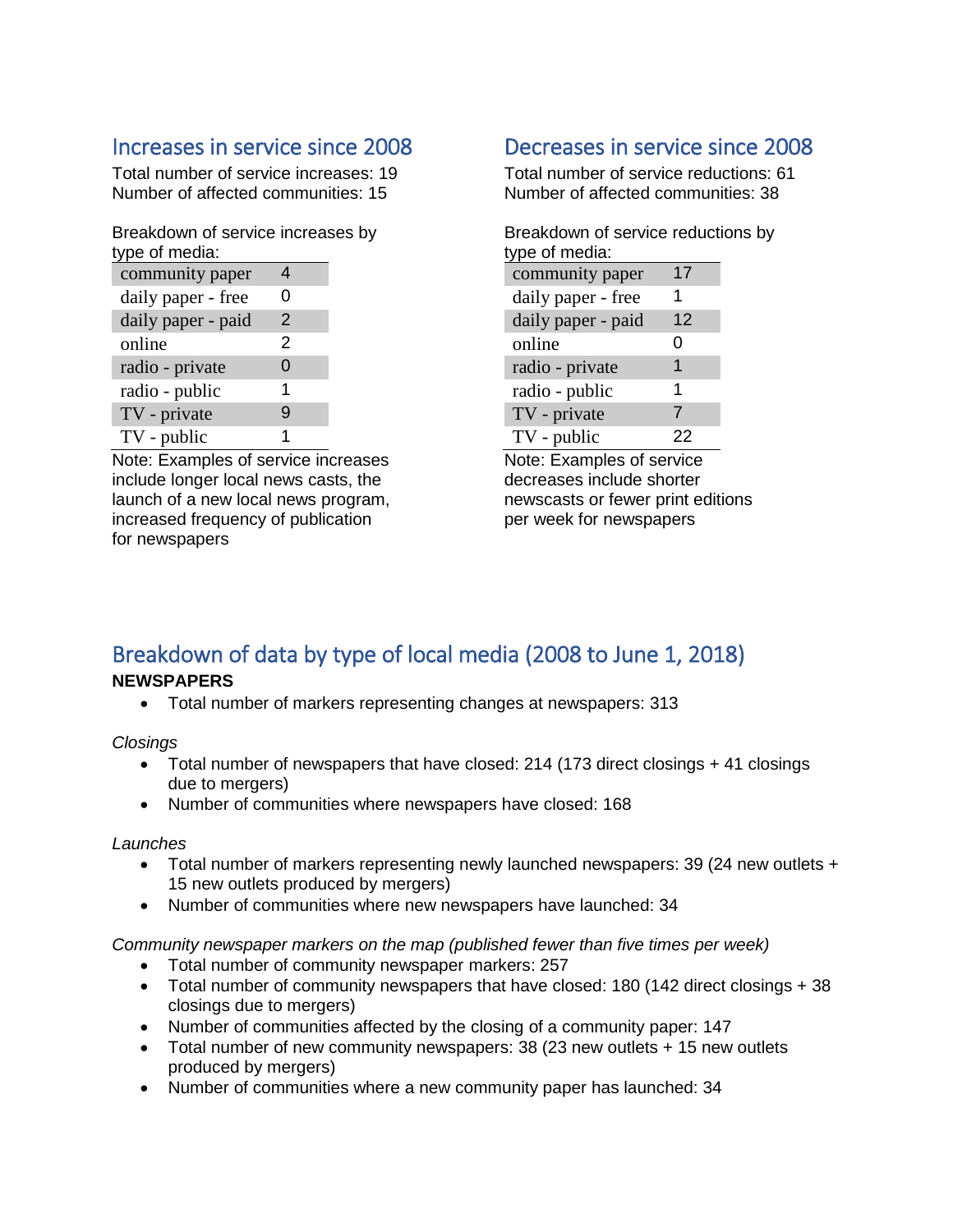#### **DIGITAL NEWS SITES**

- Total number of markers representing changes at online news sites: 49
- Total number of newly launched online news sites: 34
- Total number of closed online news sites: 13

#### **RADIO**

- Total number of markers representing changes at radio stations: 15
- Total number of new radio stations: 5
- Total number of closed radio programs: 7
- Total number of radio station service reductions: 2
- Total number of radio station service increases: 1

#### **TELEVISION**

- Total number of markers representing changes to television stations: 54
- Total number of new TV stations: 1
- Total number of closed TV stations: 14
- Total number of TV station service reductions: 29
- Total number of TV station service increases: 10

## <span id="page-5-0"></span>Provincial data for changes to local news media since 2008

| <b>Province</b>              | <b>Number of</b><br>closings/<br>closings<br>due to<br>mergers | Number of<br>new/new<br>outlets due<br>to merger | <b>Number of</b><br>service<br>reductions | <b>Number of</b><br>service<br>increases | Total # of<br>markers |
|------------------------------|----------------------------------------------------------------|--------------------------------------------------|-------------------------------------------|------------------------------------------|-----------------------|
| Alberta                      | 30                                                             | 9                                                | 8                                         |                                          | 49                    |
| <b>British Columbia</b>      | 53                                                             | 15                                               |                                           | $\overline{2}$                           | 81                    |
| Manitoba                     | 5                                                              |                                                  | 3                                         |                                          | 11                    |
| <b>New Brunswick</b>         | $\mathbf 1$                                                    | $\overline{4}$                                   |                                           | 1                                        | $\overline{7}$        |
| Newfoundland and<br>Labrador | 3                                                              | 0                                                | 2                                         | 0                                        | 6                     |
| <b>Northwest Territories</b> | 1                                                              | 0                                                |                                           | 1                                        | 3                     |
| Nova Scotia                  | 9                                                              |                                                  | 2                                         | 2                                        | 21                    |
| Nunavut                      | 0                                                              | 0                                                | $\Omega$                                  | $\overline{0}$                           | $\overline{0}$        |
| Ontario                      | 100                                                            | 38                                               | 27                                        | 5                                        | 173                   |
| <b>Prince Edward Island</b>  | $\Omega$                                                       | 0                                                |                                           | $\overline{0}$                           |                       |
| Quebec                       | 34                                                             | 3                                                |                                           | $\overline{2}$                           | 59                    |
| Saskatchewan                 | 12                                                             | $\overline{2}$                                   | 2                                         | 4                                        | 20                    |
| Yukon                        | 0                                                              | 0                                                | 0                                         | 0                                        | 0                     |
| Canada (total)               | 248                                                            | 79                                               | 61                                        | 19                                       | 431                   |

Breakdown of changes to local news outlets by province